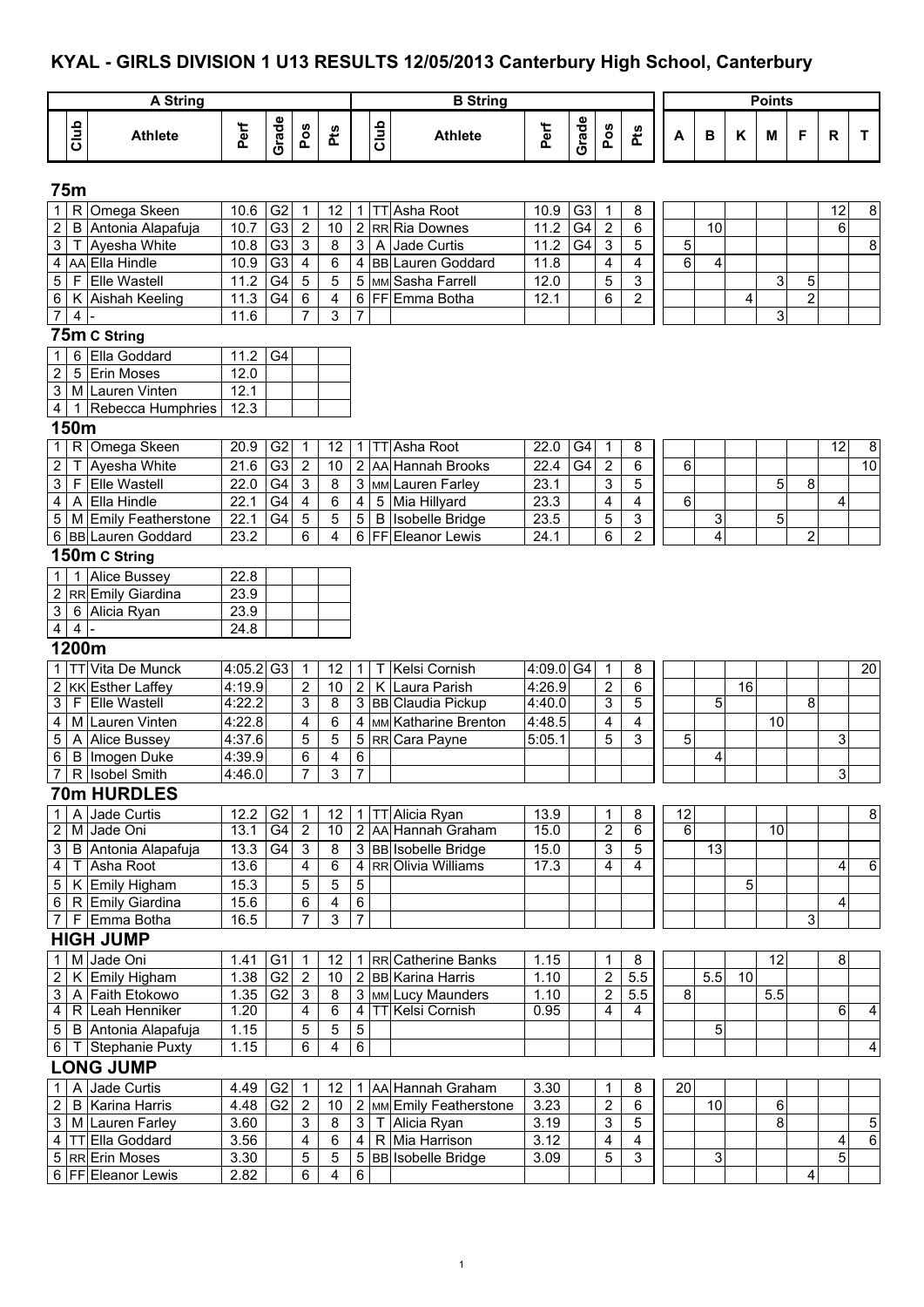## **KYAL - GIRLS DIVISION 1 U13 RESULTS 12/05/2013 Canterbury High School, Canterbury**

|                         |                | <b>A String</b>                                                        |       |                 |                |     |                |              | <b>B</b> String                                                 |       |                |                |                |   |                 |   | <b>Points</b> |   |                 |                |
|-------------------------|----------------|------------------------------------------------------------------------|-------|-----------------|----------------|-----|----------------|--------------|-----------------------------------------------------------------|-------|----------------|----------------|----------------|---|-----------------|---|---------------|---|-----------------|----------------|
|                         | Club           | <b>Athlete</b>                                                         | Perf  | Grade           | Pos            | Pts |                | Club         | <b>Athlete</b>                                                  | Perf  | Grade          | Pos            | Pts            | А | в               | K | М             | F | R               | т              |
|                         | <b>SHOT</b>    |                                                                        |       |                 |                |     |                |              |                                                                 |       |                |                |                |   |                 |   |               |   |                 |                |
|                         |                | <b>B</b> Elosie Locke                                                  | 7.70  | G3              | 1              | 12  |                |              | 1 BB Daisy Dowling                                              | 5.34  |                | 1              | 8              |   | $\overline{20}$ |   |               |   |                 |                |
| $\overline{c}$          | $\mathsf{R}$   | Omega Skeen                                                            | 7.27  | G <sub>3</sub>  | $\overline{2}$ | 10  |                |              | 2 RR Isobel Smith                                               | 4.87  |                | $\overline{2}$ | 6              |   |                 |   |               |   | 16              |                |
| $\overline{3}$          |                | K Emily Higham                                                         | 6.58  | $\overline{G4}$ | $\overline{3}$ | 8   | $\overline{3}$ |              | <b>TT Hana Yun Stevens</b>                                      | 4.85  |                | 3              | 5              |   |                 | 8 |               |   |                 | $\overline{5}$ |
| $\overline{4}$          |                | Kirsty Anne Ebbage                                                     | 5.75  |                 | 4              | 6   |                |              | 4 AA Rebecca Humphries                                          | 4.82  |                | 4              | $\overline{4}$ | 4 |                 |   |               |   |                 | $\overline{6}$ |
| 5                       | $\overline{A}$ | Jacqueline Benson                                                      | 5.60  |                 | 5              | 5   |                |              | 5 KK Esther Laffey                                              | 4.78  |                | 5              | 3              | 5 |                 | 3 |               |   |                 |                |
| $\overline{6}$          |                | <b>FF</b> Eleanor Lewis                                                | 4.85  |                 | 6              | 4   | 6              | F            | Keeley Hodge                                                    | 4.65  |                | 6              | $\overline{2}$ |   |                 |   |               | 6 |                 |                |
| $\overline{7}$          |                | M Sasha Farrell                                                        | 4.71  |                 | $\overline{7}$ | 3   | $\overline{7}$ |              | MM Lucy Maunders                                                | 3.01  |                | $\overline{7}$ | $\mathbf{1}$   |   |                 |   | 4             |   |                 |                |
|                         |                | <b>DISCUS</b>                                                          |       |                 |                |     |                |              |                                                                 |       |                |                |                |   |                 |   |               |   |                 |                |
| $\mathbf{1}$            |                | <b>B</b> Eloise Locke                                                  | 20.90 | G <sub>2</sub>  | 1              | 12  |                |              | 1 TT Hana Yun Stevens                                           | 13.53 |                | 1              | 8              |   | 12              |   |               |   |                 | 8              |
| $\overline{2}$          |                | R Megan Williams                                                       | 16.23 | G4              | $\overline{2}$ | 10  |                |              | 2 BB Daisy Dowling                                              | 13.05 |                | $\overline{2}$ | $\overline{6}$ |   | 6               |   |               |   | $\overline{10}$ |                |
| $\overline{3}$          | Т              | Kirsty Anne Ebbage                                                     | 14.35 |                 | 3              | 8   |                |              | 3 RREIlie Rush                                                  | 11.91 |                | 3              | 5              |   |                 |   |               |   | 5               | $\infty$       |
| $\overline{\mathbf{4}}$ | l M            | Katharine Brenton                                                      | 11.05 |                 | 4              | 6   |                |              | 4 MM Lauren Vinten                                              | 5.78  |                | 4              | 4              |   |                 |   | 10            |   |                 |                |
| $\overline{5}$          | F              | Keeley Hodge                                                           | 8.84  |                 | 5              | 5   | 5              |              |                                                                 |       |                |                |                |   |                 |   |               | 5 |                 |                |
|                         |                | <b>JAVELIN</b>                                                         |       |                 |                |     |                |              |                                                                 |       |                |                |                |   |                 |   |               |   |                 |                |
| $\mathbf{1}$            | B              | Eloise Locke                                                           | 22.28 | G <sub>2</sub>  | 1              | 12  |                |              | 1 BB Daisy Dowling                                              | 19.02 | G <sub>3</sub> | $\overline{1}$ | $\bf 8$        |   | 20              |   |               |   |                 |                |
| $\mathbf 2$             | $\mathsf{R}$   | Emily Giardina                                                         | 17.81 | G4              | $\overline{2}$ | 10  |                |              | 2 RR Ellie Rush                                                 | 16.04 | G <sub>4</sub> | $\overline{2}$ | $\overline{6}$ |   |                 |   |               |   | 16              |                |
| $\overline{3}$          | M              | <b>Lauren Farley</b>                                                   | 15.63 | G <sub>4</sub>  | $\mathbf{3}$   | 8   |                |              | 3 MM Sasha Farrell                                              | 8.48  |                | 3              | $\overline{5}$ |   |                 |   | 13            |   |                 |                |
| $\overline{4}$          | <b>TT</b>      | Hana Yun Stevens                                                       | 14.51 |                 | 4              | 6   | $\overline{4}$ |              | <b>Kirsty Anne Ebbage</b>                                       | 8.18  |                | 4              | 4              |   |                 |   |               |   |                 | 10             |
| $\overline{5}$          |                | A Rebecca Humphries                                                    | 11.46 |                 | 5              | 5   | 5 <sup>5</sup> | $\mathsf{F}$ | Keeley Hodge                                                    | 7.06  |                | 5              | 3              | 5 |                 |   |               | 3 |                 |                |
| 6                       |                | <b>FF</b> Emma Botha                                                   | 7.45  |                 | 6              | 4   | 6              |              |                                                                 |       |                |                |                |   |                 |   |               | 4 |                 |                |
|                         |                | 4x100m RELAYS                                                          |       |                 |                |     |                |              |                                                                 |       |                |                |                |   |                 |   |               |   |                 |                |
| $\mathbf 1$             | B              | BLACK & BROM H AC 1                                                    |       |                 |                |     |                |              | Antonia Alapafuja, Isobelle Bridge, Eloise Locke, Karina Harris | 58.0  |                | 1              | 12             |   | 12              |   |               |   |                 |                |
| $\overline{2}$          | $\mathsf{R}$   | <b>THANET AC</b>                                                       |       |                 |                |     |                |              | Ria Downes, Mia Hillyard, Emily Giardina, Omega Skeen           | 58.5  |                | $\overline{2}$ | 10             |   |                 |   |               |   | 10              |                |
| 3                       | Τ              | <b>TONBRIDGE AC 1</b>                                                  |       |                 |                |     |                |              | Ayesha White, Alicia Ryan, Asha Root, Kelsi Cornish             | 59.1  |                | 3              | 8              |   |                 |   |               |   |                 | ø              |
| 4                       | Α              | <b>ASHFORD AC 1</b>                                                    |       |                 |                |     |                |              | Hannah Brooks, Ella Hindle, Jade Curtis, Faith Etokowo          | 59.3  |                | 4              | 6              | 6 |                 |   |               |   |                 |                |
| 5                       | M              | <b>IMED &amp; MAID AC</b>                                              |       |                 |                |     |                |              | Emily Featherstone, Lauren Farley, Sasha Farrell, Jade Oni      | 60.0  |                | 5              | 5              |   |                 |   | 5             |   |                 |                |
| $\overline{6}$          | F              | MEDWAY PARK PH'X Eleanor Lewis, Emma Botha, Keeley Hodge, Elle Wastell |       |                 |                |     |                |              |                                                                 | 67.5  |                | 6              | 4              |   |                 |   |               | 4 |                 |                |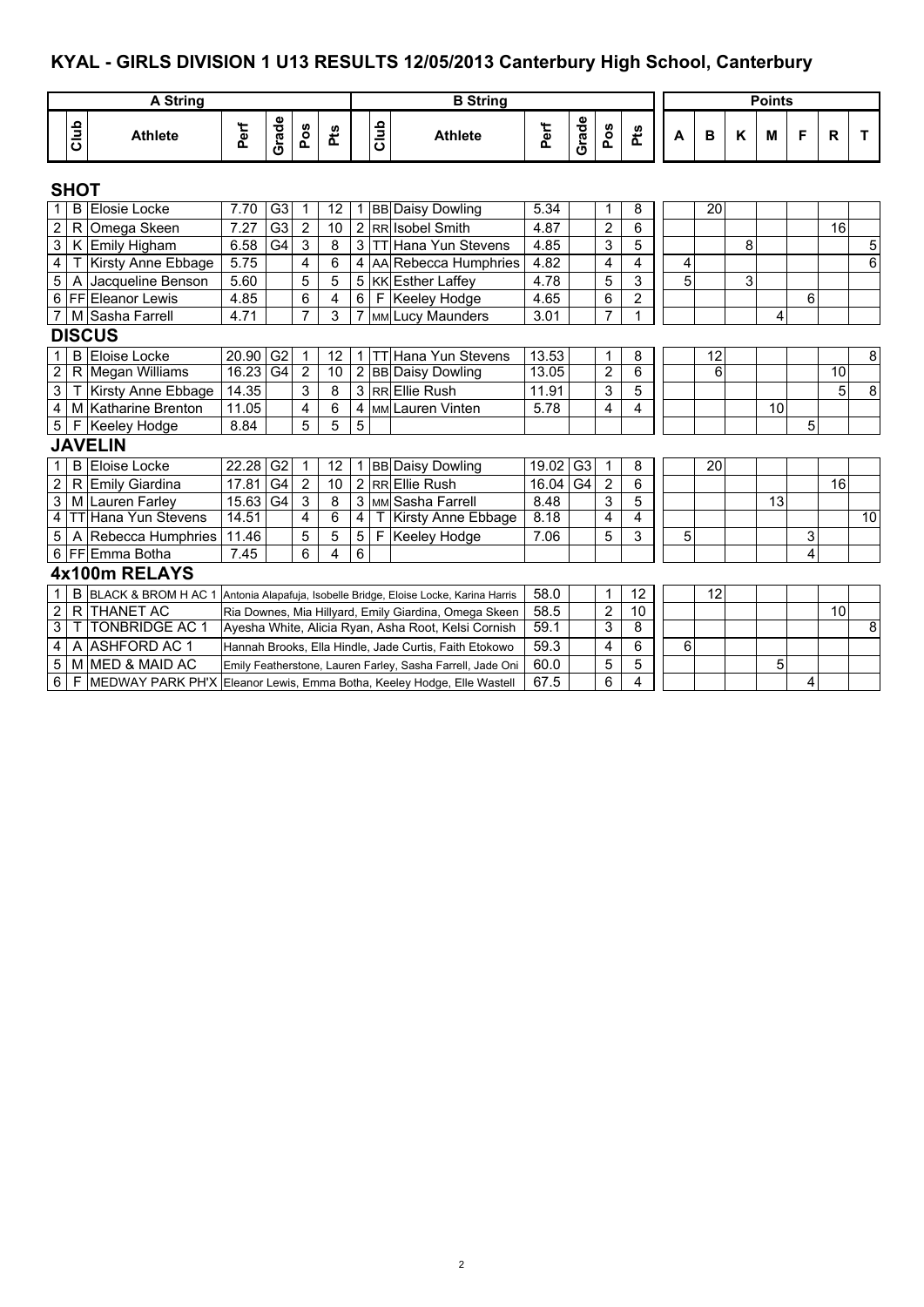## **KYAL - GIRLS DIVISION 1 U15 RESULTS 12/05/2013 Canterbury High School, Canterbury**

|                                             |             | <b>A String</b>                     |                     |                 |                                                      |                         |                         |      | <b>B</b> String                                |              |       |                                             |                              |    |    |      | <b>Points</b>           |                |   |                         |
|---------------------------------------------|-------------|-------------------------------------|---------------------|-----------------|------------------------------------------------------|-------------------------|-------------------------|------|------------------------------------------------|--------------|-------|---------------------------------------------|------------------------------|----|----|------|-------------------------|----------------|---|-------------------------|
|                                             | Club        | <b>Athlete</b>                      | Perf                | Grade           | Pos                                                  | Pts                     |                         | Club | <b>Athlete</b>                                 | Perf         | Grade | Pos                                         | <b>Pts</b>                   | A  | B  | K    | M                       | F              | R | T.                      |
|                                             | 200m        |                                     |                     |                 |                                                      |                         |                         |      |                                                |              |       |                                             |                              |    |    |      |                         |                |   |                         |
| $\mathbf{1}$                                |             | Jasmine Smith                       | 27.1                | G <sub>3</sub>  | 1                                                    | 11                      |                         |      | 1 BB Nicole Farmer                             | 28.2         |       | 1                                           | 8                            |    | 8  |      |                         |                |   | 11                      |
| $\boldsymbol{2}$                            | K           | Holly Fielder                       | 27.1                | G <sub>3</sub>  | $\mathbf{1}$                                         | 11                      |                         |      | 2 TT Lucy Rust                                 | 28.2         |       | $\mathbf 2$                                 | 6                            |    |    | 11   |                         |                |   | 6                       |
| $\overline{3}$                              |             | B Jamiyla Robinson-Pascal           | 27.6                | G4              | $\ensuremath{\mathsf{3}}$                            | 8                       | 3 <sup>1</sup>          | R    | Chanetelle Bailey                              | 28.3         |       | 3                                           | 5                            |    | 8  |      |                         |                | 5 |                         |
| $\overline{4}$                              |             | RR Alice Fox                        | 27.8                | G4              | 4                                                    | 6                       | $\vert$ 4               | A    | <b>Chloe Foord</b>                             | 29.1         |       | 4                                           | 4                            | 4  |    |      |                         |                | 6 |                         |
| $\sqrt{5}$                                  |             | F Leah Ball                         | 28.0                | G4              | 5                                                    | 5                       |                         |      | 5 FF Maddie Cooper-Wallis                      | 29.6         |       | 5                                           | 3                            |    |    |      |                         | 8              |   |                         |
|                                             |             | 6 AA Hannah Owen                    | 28.9                |                 | 6                                                    | 4                       |                         |      | 6 M Tara Farrell                               | 29.8         |       | 6                                           | $\overline{2}$               | 4  |    |      | $\overline{\mathbf{c}}$ |                |   |                         |
|                                             |             | 7 MM Danielle Astirbadi             | 29.7                |                 | $\overline{7}$                                       | 3                       | 7                       |      |                                                |              |       |                                             |                              |    |    |      | 3                       |                |   |                         |
|                                             |             | 200m C String                       |                     |                 |                                                      |                         |                         |      |                                                |              |       |                                             |                              |    |    |      |                         |                |   |                         |
| $\mathbf{1}$                                |             | 1 Alexandra Prickett                | 30.2                |                 |                                                      |                         |                         |      |                                                |              |       |                                             |                              |    |    |      |                         |                |   |                         |
| $\boldsymbol{2}$                            |             | 6 Libby Horobin                     | 31.1                |                 |                                                      |                         |                         |      |                                                |              |       |                                             |                              |    |    |      |                         |                |   |                         |
|                                             |             | 3 12 Leah Towner                    | 33.0                |                 |                                                      |                         |                         |      |                                                |              |       |                                             |                              |    |    |      |                         |                |   |                         |
|                                             | 300m        |                                     |                     |                 |                                                      |                         |                         |      |                                                |              |       |                                             |                              |    |    |      |                         |                |   |                         |
| $\mathbf{1}$                                | T           | Becky O'Hara                        | 43.0                |                 | 1                                                    | 12                      |                         |      | 1 MM Imogen Munday                             | 44.6         |       | 1                                           | 8                            |    |    |      | 8                       |                |   | 12                      |
| $\boldsymbol{2}$                            |             | M Sian Keegan                       | 43.8                |                 | $\overline{2}$                                       | 10                      |                         |      | 2 BB Olivia Richer                             | 46.8         |       | $\overline{2}$                              | 6                            |    | 6  |      | 10                      |                |   |                         |
| $\overline{3}$                              |             | F Leah Ball                         | 45.6                |                 | 3                                                    | 8                       |                         |      | 3 FF Aspen Cumming                             | 50.2         |       | 3                                           | 5                            |    |    |      |                         | 13             |   |                         |
| $\overline{\mathbf{4}}$                     |             | <b>B</b> Catrin Murphy              | 46.3                |                 | 4                                                    | 6                       |                         |      | 4 TT Rosie Fenton                              | 51.5         |       | 4                                           | 4                            |    | 6  |      |                         |                |   | $\overline{\mathbf{4}}$ |
| $\overline{5}$                              |             | R Alice Fox                         | 47.5                |                 | 5                                                    | 5                       | $\overline{5}$          |      |                                                |              |       |                                             |                              |    |    |      |                         |                | 5 |                         |
| $\sigma$                                    |             | A Grace Sullivan                    | 47.7                |                 | 6                                                    | 4                       | $6\phantom{1}$          |      |                                                |              |       |                                             |                              | 4  |    |      |                         |                |   |                         |
|                                             | 1500m       |                                     |                     |                 |                                                      |                         |                         |      |                                                |              |       |                                             |                              |    |    |      |                         |                |   |                         |
| $\overline{1}$                              |             | K Emily Bond                        | $4:51.5$ G2         |                 | 1                                                    | 12                      |                         |      | 1   TT Ellie Cohen                             | 5:17.6       |       | 1                                           | 8                            |    |    | 12   |                         |                |   | 8                       |
| $\overline{2}$                              |             | B Yasmin Austridge                  | 5:05.9              | G4              | $\overline{2}$                                       | 10                      |                         |      | 2 KK Jessica Carley                            | 5:23.0       |       | $\overline{2}$                              | 6                            |    | 10 | 6    |                         |                |   |                         |
| $\overline{3}$                              |             | T Alice Ralph                       | $\overline{5:}11.0$ | G <sub>4</sub>  | 3                                                    | 8                       |                         |      | 3 BB Chloe Kibblewhite                         | 5:29.7       |       | 3                                           | 5                            |    | 5  |      |                         |                |   | 8                       |
| $\overline{4}$                              |             | F Anna Altenau Smith                | 5:35.4              |                 | 4                                                    | 6                       | $\overline{\mathbf{4}}$ |      |                                                |              |       |                                             |                              |    |    |      |                         | 6              |   |                         |
| $\sqrt{5}$                                  |             | R Ailsa Mcrae                       | 5:42.2              |                 | 5                                                    | 5                       | $\overline{5}$          |      |                                                |              |       |                                             |                              |    |    |      |                         |                | 5 |                         |
|                                             |             | <b>75m HURDLES</b>                  |                     |                 |                                                      |                         |                         |      |                                                |              |       |                                             |                              |    |    |      |                         |                |   |                         |
| $\mathbf{1}$                                | B           | Isabella Hilditch                   | 11.8                | G <sub>1</sub>  | -1                                                   | 12                      |                         |      | 1 BB Megan Beaman-Brown                        | 13.0         | G4    | 1                                           | 8                            |    | 20 |      |                         |                |   |                         |
| $\boldsymbol{2}$                            |             | A Emilia Isaac                      | 12.2                | G <sub>1</sub>  | 2                                                    | 10                      |                         |      | 2 AA Alexandra Prickett                        | 13.7         |       | $\overline{\mathbf{c}}$                     | 6                            | 16 |    |      |                         |                |   |                         |
| 3                                           |             | K Holly Fielder                     | 13.3                | G4              | $\sqrt{3}$                                           | 8                       |                         |      | 3 KK Corinne Wake-Smith                        | 14.9         |       | 3                                           | 5                            |    |    | 13   |                         |                |   |                         |
| $\overline{\mathbf{4}}$                     | Т           | Chanda Lamb                         | 13.5                | G4              | 4                                                    | 6                       |                         |      | 4 FF Anna Altenau Smith                        | 16.1         |       | 4                                           | 4                            |    |    |      |                         | 4              |   | 6                       |
| $\overline{5}$                              |             | M Natasha Scott                     | 13.6                |                 | 5                                                    | 5                       |                         |      | 5 TT Rosie Fenton                              | 16.4         |       | 5                                           | 3                            |    |    |      | 5                       |                |   | $\overline{3}$          |
| $\sigma$                                    |             | R Amy Clayton                       | 15.6                |                 | 6                                                    | $\overline{4}$          | $\overline{6}$          |      |                                                |              |       |                                             |                              |    |    |      |                         |                | 4 |                         |
|                                             |             | 7 F Maddie Cooper-Wallis            | 15.7                |                 | $\overline{7}$                                       | 3 <sup>1</sup>          | $\overline{7}$          |      |                                                |              |       |                                             |                              |    |    |      |                         | $\overline{3}$ |   |                         |
|                                             |             | <b>HIGH JUMP</b>                    |                     |                 |                                                      |                         |                         |      |                                                |              |       |                                             |                              |    |    |      |                         |                |   |                         |
|                                             |             | 1 BB Touin Orelaja                  | 1.50                | G <sub>3</sub>  | -1                                                   | 12                      |                         |      | 1   M   Amber Durrant                          | 1.40         | G4    | $\mathbf 1$                                 | 8                            |    | 12 |      | 8                       |                |   |                         |
|                                             |             | 2 MM Natasha Scott                  | 1.45                | G4              | $\overline{2}$                                       | $10$                    |                         |      | 2 RR Chantelle Bailey                          | 1.40         | G4    | $\sqrt{2}$                                  | 6                            |    |    |      | 10                      |                | 6 |                         |
| $\ensuremath{\mathsf{3}}$<br>$\overline{4}$ |             | R Madilyn Johnson                   | 1.40<br>1.40        | G4<br>G4        | $\ensuremath{\mathsf{3}}$<br>$\overline{\mathbf{4}}$ | 8<br>6                  | 3 <sup>1</sup>          |      | B Jamiyla Robinson-Pascal<br>4 TT Rosie Fenton | 1.40<br>1.20 | G4    | $\ensuremath{\mathsf{3}}$<br>$\overline{4}$ | 5<br>$\overline{\mathbf{4}}$ |    | 5  |      |                         |                | 8 | 10                      |
| $\overline{5}$                              |             | T Lucy Rust<br>K Corinne Wake-Smith | 1.30                |                 | 5                                                    | 5                       |                         |      | 5 FF Leah Towner                               | 1.00         |       | 5                                           | 3                            |    |    | 5    |                         | 3              |   |                         |
| $\sigma$                                    |             | A Jaimee-Ann Heyes                  | 1.15                |                 | 6                                                    | $\overline{\mathbf{4}}$ | 6                       |      |                                                |              |       |                                             |                              | 4  |    |      |                         |                |   |                         |
| $\overline{7}$                              |             | F Anna Altenau Smith                | 1.15                |                 | $\overline{7}$                                       | 3                       | $\overline{7}$          |      |                                                |              |       |                                             |                              |    |    |      |                         | 3              |   |                         |
|                                             |             | <b>LONG JUMP</b>                    |                     |                 |                                                      |                         |                         |      |                                                |              |       |                                             |                              |    |    |      |                         |                |   |                         |
| $\mathbf{1}$                                |             | A Grace Sullivan                    | 4.90                | G <sub>2</sub>  | $\mathbf 1$                                          | 12                      |                         |      | 1 M Natasha Scott                              | 4.63         | G4    | 1                                           | 8                            | 12 |    |      | 8                       |                |   |                         |
| $\overline{2}$                              |             | B Magda Cienciala                   | 4.75                | G3              | $\overline{2}$                                       | 10                      |                         |      | 2 AA Chloe Foord                               | 4.30         |       | $\overline{2}$                              | 6                            | 6  | 10 |      |                         |                |   |                         |
|                                             |             | 3 MM Laura Arnold                   | 4.64                | G4              | $\mathbf{3}$                                         | 8                       |                         |      | 3 TT Lucy Rust                                 | 4.10         |       | 3                                           | 5                            |    |    |      | 8                       |                |   | 5                       |
| $\overline{\mathbf{4}}$                     |             | K Holly Fielder                     | 4.58                | G4              | 4                                                    | 6                       |                         |      | 4 KK Corinne Wake-Smith                        | 4.07         |       | 4                                           | 4                            |    |    | $10$ |                         |                |   |                         |
| $\,$ 5 $\,$                                 |             | T Jasmine Smith                     | 4.56                | G4              | $\sqrt{5}$                                           | 5                       |                         |      | 5 BB Olivia Richer                             | 3.98         |       | 5                                           | $\ensuremath{\mathsf{3}}$    |    | 3  |      |                         |                |   | 5                       |
| $\,$ 6 $\,$                                 |             | R Amy Clayton                       | 3.56                |                 | 6                                                    | 4                       |                         |      | 6 RR Jessica Silver                            | 3.42         |       | 6                                           | $\overline{\mathbf{c}}$      |    |    |      |                         |                | 6 |                         |
| 7 <sup>1</sup>                              |             | F Marike Lapthorn                   | 3.12                |                 | 7                                                    | 3                       |                         |      | 7 FF Leah Towner                               | 2.64         |       | 7                                           | 1                            |    |    |      |                         | 4              |   |                         |
|                                             | <b>SHOT</b> |                                     |                     |                 |                                                      |                         |                         |      |                                                |              |       |                                             |                              |    |    |      |                         |                |   |                         |
| 1                                           |             | B Akina Gondwe Onobrauche           | 9.77                | G <sub>2</sub>  | $\mathbf 1$                                          | 12                      |                         |      | 1 BB Anna Barnett                              | 7.69         |       | 1                                           | 8                            |    | 20 |      |                         |                |   |                         |
| $\overline{c}$                              |             | A Hannah Owen                       | 9.00                | G <sub>3</sub>  | $\overline{2}$                                       | 10                      |                         |      | 2 RR Madilyn Johnson                           | 6.98         |       | $\sqrt{2}$                                  | 6                            | 10 |    |      |                         |                | 6 |                         |
| $\overline{\omega}$                         |             | F Maddie Cooper-Wallis              | 8.49                | G4              | $\mathbf{3}$                                         | 8                       |                         |      | 3 T Libby Horobin                              | 6.83         |       | 3                                           | $\sqrt{5}$                   |    |    |      |                         | 8              |   | $\overline{5}$          |
| $\overline{4}$                              |             | R Alice Fox                         | 8.06                | G4              | $\overline{4}$                                       | $\overline{6}$          |                         |      | 4 MM Sian Keegan                               | 6.05         |       | 4                                           | 4                            |    |    |      | 4                       |                | 6 |                         |
| $\,$ 5 $\,$                                 |             | M Laura Arnold                      | 8.00                | $\overline{G4}$ | $\overline{5}$                                       | 5                       |                         |      | 5 FF Chloe Ball                                | 4.06         |       | 5                                           | 3                            |    |    |      | 5                       | ω              |   |                         |
|                                             |             | 6 TT Chanda Lamb                    | 7.04                |                 | 6                                                    | $\overline{4}$          | $\overline{6}$          |      |                                                |              |       |                                             |                              |    |    |      |                         |                |   | 4                       |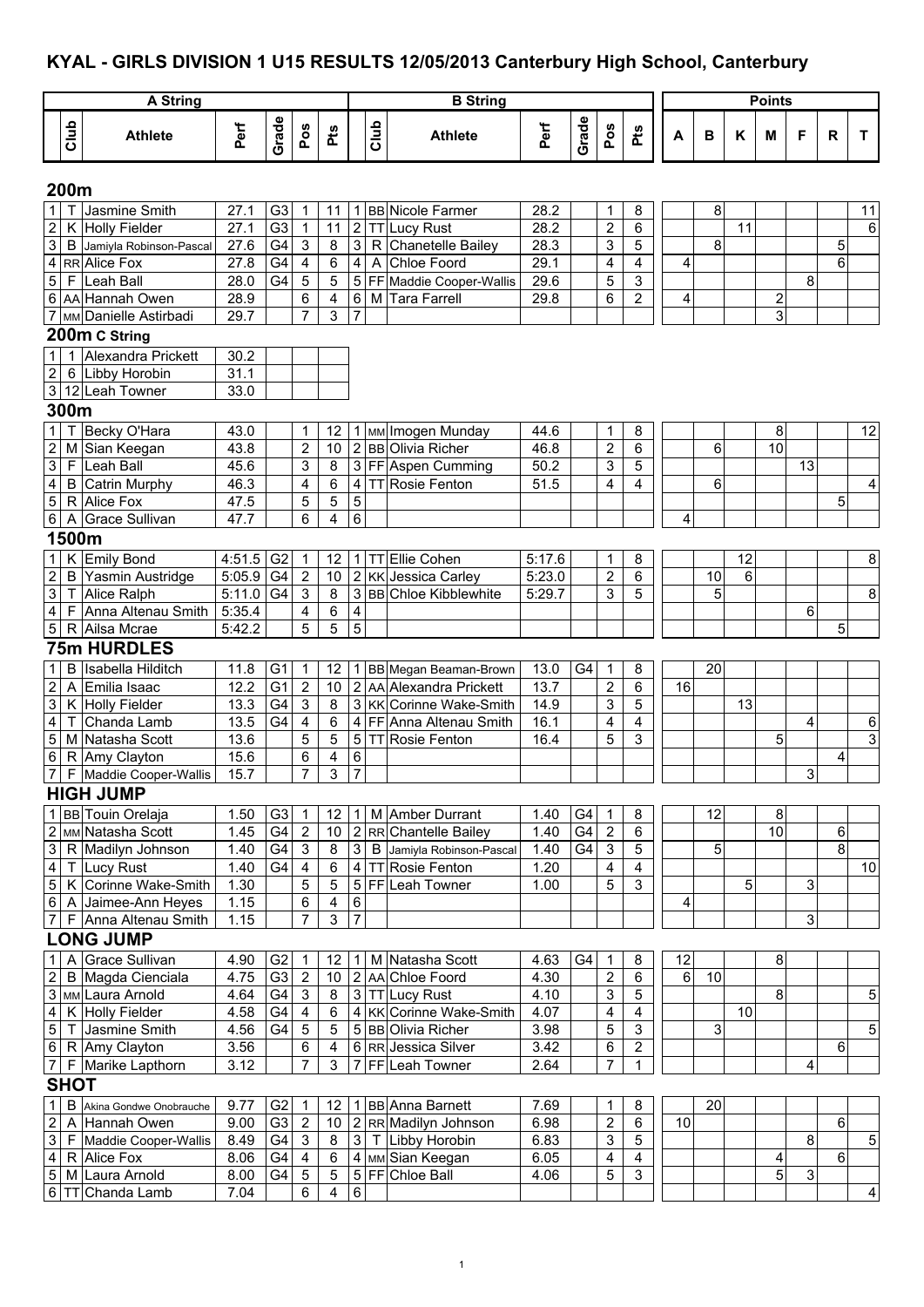#### **KYAL - GIRLS DIVISION 1 U15 RESULTS 12/05/2013 Canterbury High School, Canterbury**

|                           |      |                                                                                                   |       |                |                |     |                         |              |                                                                  |        |       |                |                         |                  |       |     | <b>Points</b>    |     |                |                |
|---------------------------|------|---------------------------------------------------------------------------------------------------|-------|----------------|----------------|-----|-------------------------|--------------|------------------------------------------------------------------|--------|-------|----------------|-------------------------|------------------|-------|-----|------------------|-----|----------------|----------------|
|                           |      | <b>A String</b>                                                                                   |       |                |                |     |                         |              | <b>B</b> String                                                  |        |       |                |                         |                  |       |     |                  |     |                |                |
|                           | Club | <b>Athlete</b>                                                                                    | Perf  | Grade          | Pos            | Pts |                         | Club         | <b>Athlete</b>                                                   | Perf   | Grade | Pos            | Pts                     | A                | в     | Κ   | М                | F   | R.             | т              |
|                           |      | <b>DISCUS</b>                                                                                     |       |                |                |     |                         |              |                                                                  |        |       |                |                         |                  |       |     |                  |     |                |                |
| 1                         |      | <b>B</b> Anna Barnett                                                                             | 24.61 | G <sub>3</sub> | $\mathbf 1$    | 12  |                         |              | 1   AA Hannah Owen                                               | 18.15  |       | 1              | 8                       | 8                | 12    |     |                  |     |                |                |
| $\overline{2}$            | A    | Jaimee-Ann Heyes                                                                                  | 19.63 |                | $\overline{2}$ | 10  |                         |              | 2 MM Rachel Midwinter                                            | 14.02  |       | $\overline{c}$ | 6                       | 10               |       |     | 6                |     |                |                |
| $\ensuremath{\mathsf{3}}$ |      | M Lola Wheeler                                                                                    | 15.38 |                | 3              | 8   |                         |              | 3 RR Amy Clayton                                                 | 11.67  |       | 3              | 5                       |                  |       |     | 8                |     | 5              |                |
| $\overline{\mathbf{4}}$   | R    | <b>Chloe Williams</b>                                                                             | 14.35 |                | $\overline{4}$ | 6   | $\overline{\mathbf{4}}$ | т            | Ellie Cohen                                                      | 10.02  |       | 4              | $\overline{\mathbf{4}}$ |                  |       |     |                  |     | $6\phantom{1}$ | 4              |
| $\overline{5}$            |      | <b>TT</b> Alice Ralph                                                                             | 10.65 |                | 5              | 5   |                         |              | 5 FF Chloe Ball                                                  | 7.66   |       | 5              | 3                       |                  |       |     |                  | 3   |                | $\overline{5}$ |
| $\overline{6}$            |      | F Marike Lapthorn                                                                                 | 8.96  |                | 6              | 4   | $\,6\,$                 |              |                                                                  |        |       |                |                         |                  |       |     |                  | 4   |                |                |
| $\overline{7}$            |      | K Fluer Wear                                                                                      | ndr   |                |                |     | $\overline{7}$          |              |                                                                  |        |       |                |                         |                  |       |     |                  |     |                |                |
|                           |      | <b>JAVELIN</b>                                                                                    |       |                |                |     |                         |              |                                                                  |        |       |                |                         |                  |       |     |                  |     |                |                |
| $\mathbf{1}$              | т    | Jasmine Smith                                                                                     | 22.45 | G <sub>4</sub> | 1              | 12  | 1 <sup>1</sup>          | Α            | Emilie Knights Toomer                                            | 20.45  | G4    | 1              | 8                       | 8                |       |     |                  |     |                | 12             |
| $\overline{2}$            |      | AA Jaimee-Ann Heyes                                                                               | 21.75 | G <sub>4</sub> | $\sqrt{2}$     | 10  |                         | $2$ TT       | Chanda Lamb                                                      | 20.07  |       | $\overline{2}$ | 6                       | 10               |       |     |                  |     |                | 6              |
| $\overline{\omega}$       | M    | Laura Arnold                                                                                      | 21.44 | G <sub>4</sub> | 3              | 8   |                         |              | 3 MM Tara Farrell                                                | 11.09  |       | 3              | 5                       |                  |       |     | 13               |     |                |                |
| $\overline{4}$            |      | R Chloe Williams                                                                                  | 13.21 |                | 4              | 6   | 4 <sup>1</sup>          | B            | Akina Gondwe Onobrauche                                          | 9.76   |       | 4              | $\overline{\mathbf{4}}$ |                  | 4     |     |                  |     | 6              |                |
|                           |      | 5 BB Catrin Murphy                                                                                | 10.21 |                | 5              | 5   | $\overline{5}$          | $\mathsf{F}$ | Marike Lapthorn                                                  | 7.25   |       | 5              | 3                       |                  | 5     |     |                  | 3   |                |                |
|                           |      | 6 FF Chloe Ball                                                                                   | 7.73  |                | 6              | 4   | $6\phantom{a}$          |              |                                                                  |        |       |                |                         |                  |       |     | 4                |     |                |                |
|                           |      | <b>RELAYS</b>                                                                                     |       |                |                |     |                         |              |                                                                  |        |       |                |                         |                  |       |     |                  |     |                |                |
|                           |      | 4x100m                                                                                            |       |                |                |     |                         |              |                                                                  |        |       |                |                         |                  |       |     |                  |     |                |                |
| $\mathbf{1}$              |      | B BLACK & BROM H AC 1 Olivia Richer, Nicole Farmer, Magda Cienciala, Jamiyla Robinson-Pascal      |       |                |                |     |                         |              |                                                                  | 51.6   |       | 1              | 12                      |                  | 12    |     |                  |     |                |                |
| $\overline{2}$            |      | M MED & MAID AC                                                                                   |       |                |                |     |                         |              | Natasha Scott, Tara Farrell, Imogen Munday, Sian Keegan          | 54.0   |       | $\overline{c}$ | $\overline{10}$         |                  |       |     | 10               |     |                |                |
| $\overline{3}$            |      | <b>RITHANET AC</b>                                                                                |       |                |                |     |                         |              | Alice Fox, Madilyn Johnson, Jessica Silver, Chantelle Bailey     | 54.7   |       | 3              | 8                       |                  |       |     |                  |     | 8              |                |
| $\overline{4}$            | Τ    | <b>TONBRIDGE AC 1</b>                                                                             |       |                |                |     |                         |              | Lucy Rust, Jasmine Smith, Chanda Lamb, Libby Horobin             | 54.8   |       | 4              | 6                       |                  |       |     |                  |     |                | 6              |
| $\overline{5}$            |      | A ASHFORD AC 1                                                                                    |       |                |                |     |                         |              | Chloe Foord, Emilie Knights Toomer, Grace Sullivan, Emilia Isaac | 55.1   |       | 5              | 5                       | 5                |       |     |                  |     |                |                |
| $\,6\,$                   | F    | MEDWAY PARK PH'X Leah Ball, Maddie Cooper-Wallis, Anna Altenau Smith, Leah Towner                 |       |                |                |     |                         |              |                                                                  | 58.7   |       | 6              | 4                       |                  |       |     |                  | 4   |                |                |
|                           |      | 4x300m                                                                                            |       |                |                |     |                         |              |                                                                  |        |       |                |                         |                  |       |     |                  |     |                |                |
| $\mathbf{1}$              |      | M MED & MAID AC                                                                                   |       |                |                |     |                         |              | Laura Arnold, Tara Farrell, Imogen Munday, Sian Keegan           | 3:02.2 |       | 1              | 12                      |                  |       |     | 12               |     |                |                |
| $\overline{2}$            |      | B BLACK & BROM H AC 1 Akina Gondwe Onobrauche, Catrin Murphy, Isabella Hilditch, Yasmin Austridge |       |                |                |     |                         |              |                                                                  | 3:04.2 |       | $\overline{2}$ | 10                      |                  | 10    |     |                  |     |                |                |
| $\ensuremath{\mathsf{3}}$ | Т    | <b>TONBRIDGE AC 1</b>                                                                             |       |                |                |     |                         |              | Becky O'Hara, Rosie Fenton, Alice Ralph, Ellie Cohen             | 3:09.5 |       | 3              | $\bf 8$                 |                  |       |     |                  |     |                | 8              |
| $\overline{\mathbf{4}}$   |      | K INVICTA EK AC                                                                                   |       |                |                |     |                         |              | Jessica Carley, Emily Bond, Fluer Wear, Holly Fielder            | 3:09.8 |       | 4              | 6                       |                  |       | 6   |                  |     |                |                |
| $5\phantom{.0}$           |      | A ASHFORD AC 1                                                                                    |       |                |                |     |                         |              | Alexandra Prickett, Chloe Foord, Grace Sullivan, Emilia Isaac    | 3:19.9 |       | 5              | 5                       | 5                |       |     |                  |     |                |                |
|                           |      |                                                                                                   |       |                |                |     |                         |              |                                                                  |        |       |                |                         |                  |       |     |                  |     |                |                |
|                           |      |                                                                                                   |       |                |                |     |                         |              |                                                                  |        |       |                |                         | A                | в     | Κ   | М                | F   | $\mathsf{R}$   | T.             |
|                           |      |                                                                                                   |       |                |                |     |                         |              | <b>TOTAL U13's POINTS</b>                                        |        |       |                |                         | 94               | 136.5 |     | 46 99.5          | 54  | 128            | 132            |
|                           |      |                                                                                                   |       |                |                |     |                         |              |                                                                  |        |       |                |                         | $\overline{(5)}$ | (1)   | (7) | $\overline{(4)}$ | (6) | (3)            | (2)            |

| <b>OVERALL TOTAL POINTS</b> |  |
|-----------------------------|--|

**TOTAL U15's POINTS** 106 156 83 120 73 82 128

|  | 200 292.5 109 219.5 127 210 260           |  |  |  |
|--|-------------------------------------------|--|--|--|
|  | $(5)$ $(1)$ $(7)$ $(3)$ $(6)$ $(4)$ $(2)$ |  |  |  |

 $(4)$   $(1)$   $(7)$   $(3)$   $(6)$   $(5)$   $(2)$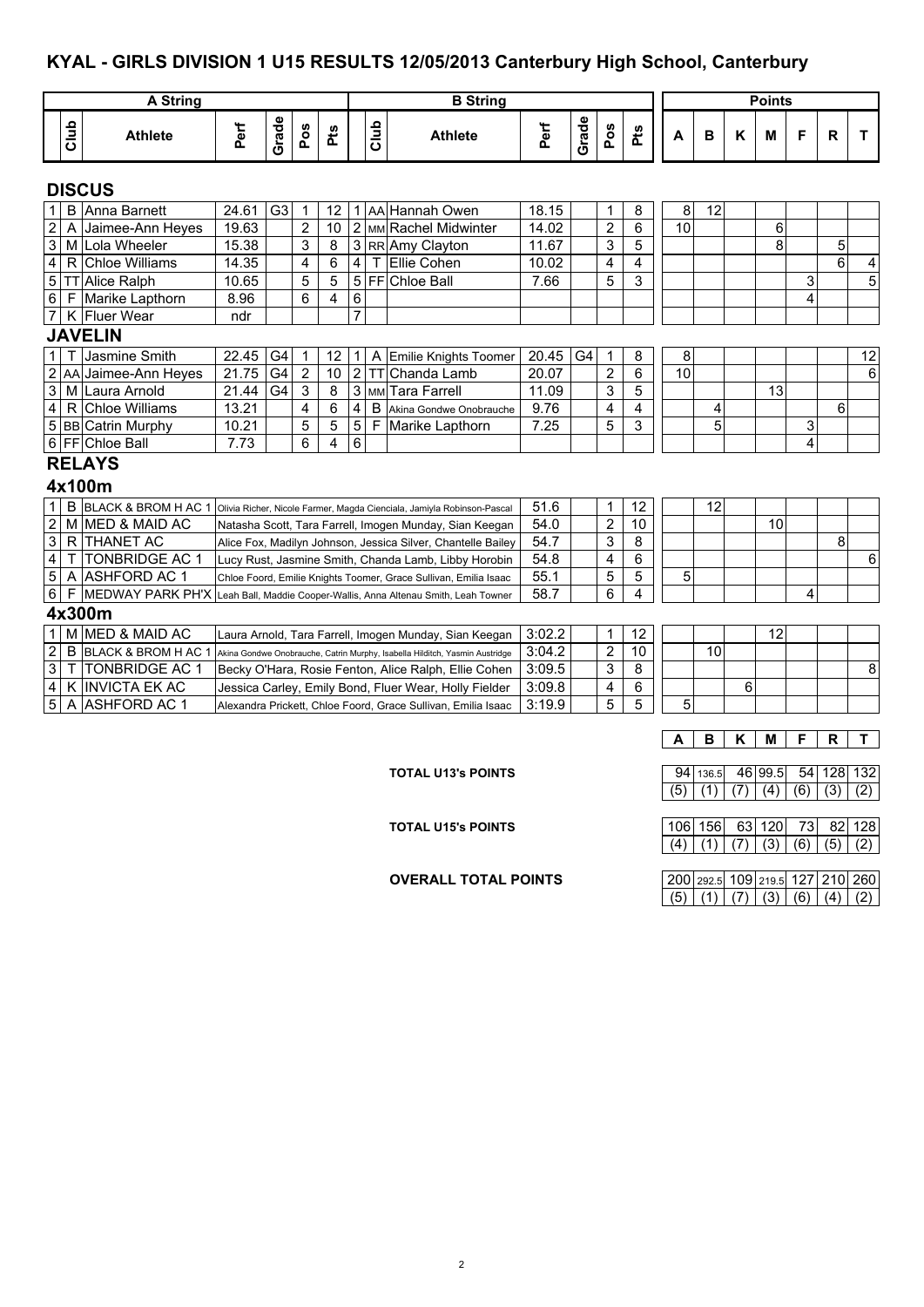## **KYAL - GIRLS DIVISION 2 U13 RESULTS 12/05/2013 Canterbury High School, Canterbury**

|                                  |                | A String                                    |              |                |                           |                     |                  |      | <b>B</b> String                          |              |                |                                  |                         |                                                                                   |    |          | <b>Points</b> |                |   |   |    |
|----------------------------------|----------------|---------------------------------------------|--------------|----------------|---------------------------|---------------------|------------------|------|------------------------------------------|--------------|----------------|----------------------------------|-------------------------|-----------------------------------------------------------------------------------|----|----------|---------------|----------------|---|---|----|
|                                  |                |                                             |              |                |                           |                     |                  |      |                                          |              |                |                                  |                         |                                                                                   |    |          |               |                |   |   |    |
|                                  | Club           | <b>Athlete</b>                              | Perf         | Grade          | Pos                       | Pts                 |                  | Club | <b>Athlete</b>                           | Perf         | Grade          | Pos                              | Pts                     | $\mathsf{Z}% _{T}=\mathsf{Z}_{T}\!\left( a,b\right) ,\ \mathsf{Z}=\mathsf{Z}_{T}$ | X  | G        | C             | D              | P | Y | U  |
|                                  | 75m            |                                             |              |                |                           |                     |                  |      |                                          |              |                |                                  |                         |                                                                                   |    |          |               |                |   |   |    |
| $\mathbf{1}$                     | C              | Michelina Ashong                            | 10.3         | G <sub>1</sub> | $\mathbf 1$               | 14                  |                  |      | 1 CC Ayanna Williams                     | 10.5         | G <sub>2</sub> | $\mathbf{1}$                     | 10                      |                                                                                   |    |          | 24            |                |   |   |    |
| $\overline{\mathbf{c}}$          | $\mathsf Z$    | Lauren Chambers                             | 10.6         | G <sub>2</sub> | $\overline{2}$            | 12                  |                  |      | 2 DD Sarah Ogunko                        | 11.4         |                | $\mathbf 2$                      | 8                       | 12                                                                                |    |          |               | 8              |   |   |    |
| 3                                |                | D Katie Woolcott                            | 10.7         | G <sub>3</sub> | $\mathsf 3$               | 10                  |                  |      | 3   X   Imogen Allen                     | 11.6         |                | 3                                | 6                       |                                                                                   | 6  |          |               | 10             |   |   |    |
| $\overline{\mathbf{r}}$          |                | G Grace Scopes                              | 10.8         | G <sub>3</sub> | $\overline{4}$            | 8                   | 4 <sup>1</sup>   |      | 15 Imogen Smith                          | 11.9         |                | 4                                | 5                       |                                                                                   |    | 8        |               |                |   |   | 5  |
| 5                                |                | XX Eliza Lawrence                           | 11.4         |                | 5                         | 6                   |                  |      | 5 GG Karina Gayley                       | 12.3         |                | 5                                | $\overline{4}$          |                                                                                   | 6  | 4        |               |                |   |   |    |
| 6                                | U              | <b>Elisabeth Truscott</b>                   | 11.8         |                | 6                         | 5                   |                  |      | 6 ZZ Elizabeth Fraser                    | 12.4         |                | 6                                | 3                       | 3                                                                                 |    |          |               |                |   |   | 5  |
| $\overline{7}$                   | P              | Samantha Hockey<br><b>Elise Hinde</b>       | 12.2<br>12.7 |                | $\overline{7}$<br>8       | $\overline{4}$<br>3 | 7<br>8           |      |                                          |              |                |                                  |                         |                                                                                   |    |          |               |                | 4 | 3 |    |
| $\bf 8$                          | Y              |                                             |              |                |                           |                     |                  |      |                                          |              |                |                                  |                         |                                                                                   |    |          |               |                |   |   |    |
|                                  |                | 75m C String                                |              |                |                           |                     |                  |      |                                          |              |                |                                  |                         |                                                                                   |    |          |               |                |   |   |    |
| $\mathbf{1}$                     |                | Jessica Popoola                             | 11.3<br>11.7 | G4             |                           |                     |                  |      |                                          |              |                |                                  |                         |                                                                                   |    |          |               |                |   |   |    |
| $\overline{2}$                   | 8              | Rebekah Bell<br>3 UU Issie Smith            | 12.2         |                |                           |                     |                  |      |                                          |              |                |                                  |                         |                                                                                   |    |          |               |                |   |   |    |
|                                  |                | 4 13 Cristina Fasulo                        | 12.4         |                |                           |                     |                  |      |                                          |              |                |                                  |                         |                                                                                   |    |          |               |                |   |   |    |
|                                  | 150m           |                                             |              |                |                           |                     |                  |      |                                          |              |                |                                  |                         |                                                                                   |    |          |               |                |   |   |    |
|                                  |                | 1 CC Ayanna Williams                        | 19.9         | G <sub>1</sub> | $\overline{1}$            | 14                  | 1                |      | C Michelina Ashong                       | 20.8         | G <sub>2</sub> |                                  | 10                      |                                                                                   |    |          | 24            |                |   |   |    |
| $\boldsymbol{2}$                 |                | D Katie Woolcott                            | 21.4         | G <sub>3</sub> | $\overline{2}$            | 12                  |                  |      | 2 DD Sarah Ogunko                        | 22.0         | G4             | $\mathbf{1}$<br>$\boldsymbol{2}$ | 8                       |                                                                                   |    |          |               | 20             |   |   |    |
| 3                                |                | Z Faith Cox                                 | 22.5         |                | 3                         | 10                  |                  |      | 3 13 Cristina Fasulo                     | 23.0         |                | 3                                | 6                       | 16                                                                                |    |          |               |                |   |   |    |
| 4                                |                | G Sophia Harper                             | 22.9         |                | 4                         | 8                   |                  |      | 4 15 Jessica O'Hara                      | 24.0         |                | $\overline{\mathbf{4}}$          | 5                       |                                                                                   |    | 8        |               |                |   |   | 5  |
| 5                                |                | UU Jasmine Lewtas                           | 23.4         |                | 5                         | 6                   |                  |      | 5 GG Lilly Tappenden                     | 25.4         |                | 5                                | 4                       |                                                                                   |    | 4        |               |                |   |   | 6  |
|                                  |                | 6 X Katie Jeffries                          | 24.8         |                | 6                         | 5                   | 6                |      |                                          |              |                |                                  |                         |                                                                                   | 5  |          |               |                |   |   |    |
| $\boldsymbol{7}$                 | $\mathsf{P}$   | Samantha Hockey                             | 24.8         |                | 7                         | 4                   | 7                |      |                                          |              |                |                                  |                         |                                                                                   |    |          |               |                | 4 |   |    |
|                                  |                | 150m C String                               |              |                |                           |                     |                  |      |                                          |              |                |                                  |                         |                                                                                   |    |          |               |                |   |   |    |
| $\mathbf{1}$                     | $\overline{7}$ | Hannah Barham                               | 22.8         |                |                           |                     |                  |      |                                          |              |                |                                  |                         |                                                                                   |    |          |               |                |   |   |    |
| $\overline{2}$                   |                | 8 Rebekah Bell                              | 22.8         |                |                           |                     |                  |      |                                          |              |                |                                  |                         |                                                                                   |    |          |               |                |   |   |    |
|                                  |                | 3 ZZ Ashley Ward                            | 23.7         |                |                           |                     |                  |      |                                          |              |                |                                  |                         |                                                                                   |    |          |               |                |   |   |    |
| 4 <sup>1</sup>                   | U              | <b>Grace Lancaster</b>                      | 24.2         |                |                           |                     |                  |      |                                          |              |                |                                  |                         |                                                                                   |    |          |               |                |   |   |    |
|                                  | 1200m          |                                             |              |                |                           |                     |                  |      |                                          |              |                |                                  |                         |                                                                                   |    |          |               |                |   |   |    |
| 1                                | X              | <b>Annabel Field</b>                        | 4:23.2       |                | 1                         | 14                  |                  |      | 1 XX Katie Jeffries                      | 4:47.7       |                | 1                                | 10                      |                                                                                   | 24 |          |               |                |   |   |    |
| $\sqrt{2}$                       | U              | Sally Palmer                                | 4:27.8       |                | $\overline{\mathbf{c}}$   | 12                  |                  |      | 2 UU Jessica O'Hara                      | 4:49.6       |                | $\boldsymbol{2}$                 | 0                       |                                                                                   |    |          |               |                |   |   | 12 |
| 3                                | D              | Claudia Bates                               | 4.28.4       |                | 3                         | 10                  |                  |      | 3 DD Camille Cerely                      | 4:58.1       |                | 3                                | 0                       |                                                                                   |    |          |               | 10             |   |   |    |
| $\overline{4}$                   | C              | Shona Oliver                                | 4:30.8       |                | 4                         | 8                   | $\overline{4}$   |      | GG Chloe Rogers                          | 5:06.2       |                | 4                                | 0                       |                                                                                   |    |          | 8             |                |   |   |    |
| 5                                |                | G Lilly Tappenden                           | 4:34.2       |                | 5                         | 6                   | 5                |      |                                          |              |                |                                  |                         |                                                                                   |    | 6        |               |                |   |   |    |
|                                  |                | 70m HURDLES                                 |              |                |                           |                     |                  |      |                                          |              |                |                                  |                         |                                                                                   |    |          |               |                |   |   |    |
| 1                                |                | C Madeleine Cooper                          | 13.3         | G4             | $\mathbf{1}$              | 14                  |                  |      | 1 CC Jessica Popoola                     | 14.3         |                | 1                                | 10                      |                                                                                   |    |          | 24            |                |   |   |    |
| $\boldsymbol{2}$                 |                | G Grace Fullerton                           | 14.0         |                | $\sqrt{2}$                | 12                  |                  |      | 2 UU Imogen Smith                        | 14.8         |                | $\boldsymbol{2}$                 | 8                       |                                                                                   |    | 12       |               |                |   |   | 8  |
| 3                                |                | D Charlotte Crockford                       | 15.1         |                | 3                         | 10                  |                  |      | 3 GG Zoe Austridge                       | 16.3         |                | 3                                | $\,6\,$                 |                                                                                   |    | 6        |               | 10             |   |   |    |
| 4                                |                | X Eliza Lawrence                            | 15.6         |                | 4                         | $\,8\,$             |                  |      | 4 DD Charlotte Tripp                     | 19.5         |                | $\overline{4}$                   | 5                       |                                                                                   | 8  |          |               | 5              |   |   |    |
| 5                                |                | Z Elizabeth Fraser<br>6 U Abigail Johnstone | 17.1<br>19.0 |                | 5<br>6                    | 6<br>5              | $\mathbf 5$<br>6 |      |                                          |              |                |                                  |                         | 6                                                                                 |    |          |               |                |   |   | 5  |
|                                  |                | <b>HIGH JUMP</b>                            |              |                |                           |                     |                  |      |                                          |              |                |                                  |                         |                                                                                   |    |          |               |                |   |   |    |
|                                  |                |                                             |              |                |                           |                     |                  |      |                                          |              |                |                                  |                         |                                                                                   |    |          |               |                |   |   |    |
| $\mathbf{1}$<br>$\boldsymbol{2}$ | D              | Eloise Harvey<br>G Maisie Grainger          | 1.20<br>1.10 |                | 1<br>$\boldsymbol{2}$     | 14<br>12            |                  |      | 1 GG Grace Fullerton<br>2 X Imogen Allen | 1.05<br>1.05 |                | 1<br>$\boldsymbol{2}$            | 10<br>8                 |                                                                                   | 8  | 10<br>12 |               | 14             |   |   |    |
| $\mathbf{3}$                     |                | U Grace Lancaster                           | 1.10         |                | $\ensuremath{\mathsf{3}}$ | $\boldsymbol{9}$    |                  |      | 3 UU Abigail Johnstone                   | 1.00         |                | 3                                | 6                       |                                                                                   |    |          |               |                |   |   | 15 |
| $\overline{4}$                   |                | C Madeleine Cooper                          | 1.10         |                | 3                         | $\boldsymbol{9}$    |                  |      | 4 DD Charlotte Tripp                     | 0.90         |                | $\overline{4}$                   | $\mathbf 5$             |                                                                                   |    |          | 9             | 5              |   |   |    |
|                                  |                | 5 XX Eliza Lawrence                         | 1.05         |                | 5                         | 6                   | $\overline{5}$   |      |                                          |              |                |                                  |                         |                                                                                   | 6  |          |               |                |   |   |    |
|                                  |                | <b>LONG JUMP</b>                            |              |                |                           |                     |                  |      |                                          |              |                |                                  |                         |                                                                                   |    |          |               |                |   |   |    |
| $\mathbf{1}$                     |                | DD Charlotte Crockford                      | 3.88         |                | 1                         | 14                  | 11               |      | D Eloise Harvey                          | 3.76         |                | 1                                | 10                      |                                                                                   |    |          |               | 24             |   |   |    |
| $\overline{\mathbf{c}}$          |                | C Madeleine Cooper                          | 3.76         |                | $\mathbf 2$               | 12                  |                  |      | 2 CC Michelina Ashong                    | 3.64         |                | $\mathbf 2$                      | $\bf 8$                 |                                                                                   |    |          | 20            |                |   |   |    |
| 3                                |                | G Grace Scopes                              | 3.76         |                | 3                         | 10                  |                  |      | 3 GG Sophia Harper                       | 3.49         |                | 3                                | 6                       |                                                                                   |    | 16       |               |                |   |   |    |
| $\overline{4}$                   |                | Z Faith Cox                                 | 3.43         |                | 4                         | 8                   |                  |      | 4 ZZ Lauren Chambers                     | 3.04         |                | 4                                | $\overline{5}$          | 13                                                                                |    |          |               |                |   |   |    |
| $\overline{5}$                   |                | U Elisabeth Truscott                        | 3.33         |                | 5                         | 6                   |                  |      | 5 UU Anneka Kleinsmiede                  | 3.02         |                | 5                                | $\overline{\mathbf{4}}$ |                                                                                   |    |          |               |                |   |   | 10 |
| $\,6\,$                          |                | X Annabel Field                             | 3.24         |                | $\,6$                     | 5                   |                  |      | 6 XX Katie Jeffries                      | 2.57         |                | 6                                | $\mathfrak{S}$          |                                                                                   | 8  |          |               |                |   |   |    |
| $\overline{7}$                   |                | Y Elise Hinde                               | 2.64         |                | 7                         | $\overline{4}$      | 7                |      |                                          |              |                |                                  |                         |                                                                                   |    |          |               |                |   | 4 |    |
|                                  | <b>SHOT</b>    |                                             |              |                |                           |                     |                  |      |                                          |              |                |                                  |                         |                                                                                   |    |          |               |                |   |   |    |
|                                  |                | 1 GG Emily Swan                             | 5.70         |                | 1                         | 14                  | 1 <sup>1</sup>   |      | X Samantha Rushbrook                     | 5.24         |                | $\mathbf{1}$                     | 10                      |                                                                                   | 10 | 14       |               |                |   |   |    |
|                                  |                | 2 XX Maddison Berry                         | 5.47         |                | $\overline{2}$            | 12 <sup>7</sup>     | $\overline{2}$   |      | G Maisie Grainger                        | 5.10         |                | $\boldsymbol{2}$                 | $\bf 8$                 |                                                                                   | 12 | 8        |               |                |   |   |    |
|                                  |                | 3 D Hannah Carrington                       | 4.94         |                | 3                         | $10$                |                  |      | 3 U Hollie Niccolls                      | 4.80         |                | $\ensuremath{\mathsf{3}}$        | $\,6$                   |                                                                                   |    |          |               | $10$           |   |   | 6  |
|                                  |                | 4 UU Jasmine Lewtas                         | 4.91         |                | $\overline{4}$            | 8                   |                  |      | 4 DD Louise Manley                       | 4.47         |                | $\overline{4}$                   | $\overline{5}$          |                                                                                   |    |          |               | $\overline{5}$ |   |   | 8  |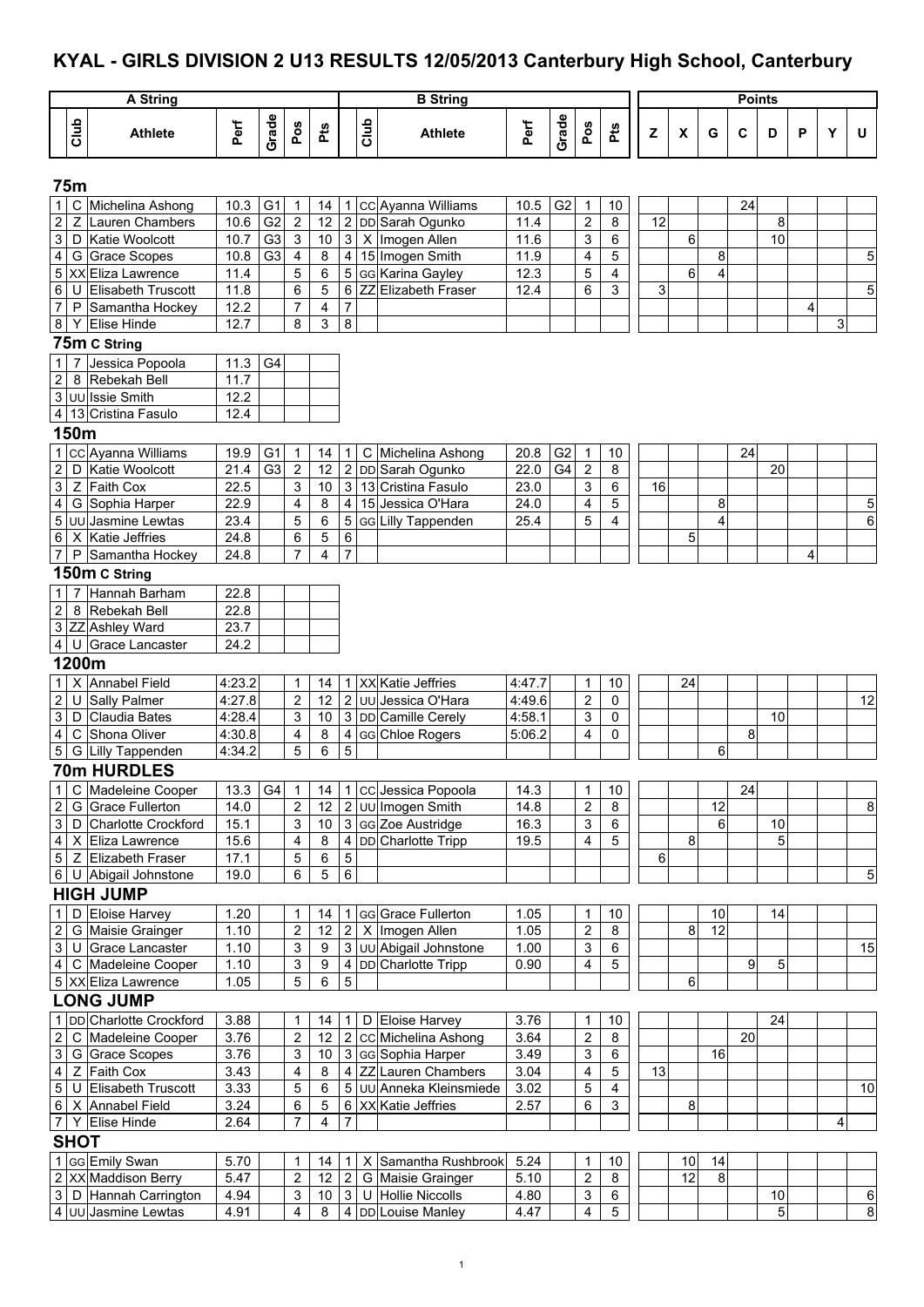## **KYAL - GIRLS DIVISION 2 U13 RESULTS 12/05/2013 Canterbury High School, Canterbury**

|                  |      | A String                   |       |       |     |     |                |      | <b>B</b> String                                                    |       |       |                |     |    |    |    | <b>Points</b> |    |   |   |    |
|------------------|------|----------------------------|-------|-------|-----|-----|----------------|------|--------------------------------------------------------------------|-------|-------|----------------|-----|----|----|----|---------------|----|---|---|----|
|                  | Club | <b>Athlete</b>             | Perf  | Grade | Pos | Pts |                | Club | <b>Athlete</b>                                                     | Perf  | Grade | Pos            | Pts | Z  | X  | G  | C             | D  | P |   | U  |
|                  |      | <b>DISCUS</b>              |       |       |     |     |                |      |                                                                    |       |       |                |     |    |    |    |               |    |   |   |    |
| 1 <sup>1</sup>   | X    | Samantha Rushbrook         | 13.79 |       | 1   | 14  | 1              |      | <b>GG</b> Emily Swan                                               | 9.73  |       | 1              | 10  |    | 14 | 10 |               |    |   |   |    |
| $\vert$ 2        |      | C Ayanna Williams          | 12.99 |       | 2   | 12  | $\overline{2}$ |      | <b>JUU</b> Anneka Kleinsmiede                                      | 9.72  |       | 2              | 8   |    |    |    | 12            |    |   |   | 8  |
| $\overline{3}$   | D    | Hannah Carrington          | 11.94 |       | 3   | 10  |                |      | 3 CC Jessica Popoola                                               | 8.85  |       | 3              | 6   |    |    |    | 6             | 10 |   |   |    |
| $\overline{4}$   |      | G Maisie Grainger          | 11.74 |       | 4   | 8   |                |      | 4 XX Maddison Berry                                                | 8.84  |       | 4              | 5   |    | 5  | 8  |               |    |   |   |    |
| 5 <sup>1</sup>   |      | U Hollie Niccolls          | 11.69 |       | 5   | 6   |                |      | 5 DD Louise Manley                                                 | 7.91  |       | 5              | 4   |    |    |    |               | 4  |   |   | 6  |
|                  |      | <b>JAVELIN</b>             |       |       |     |     |                |      |                                                                    |       |       |                |     |    |    |    |               |    |   |   |    |
| 1 <sup>1</sup>   | C    | Shona Oliver               | 12.84 |       |     | 14  | 1              |      | UU Jasmine Lewtas                                                  | 11.37 |       | 1              | 10  |    |    |    | 14            |    |   |   | 10 |
| $\overline{2}$   | U    | <b>Hollie Niccolls</b>     | 12.15 |       | 2   | 12  |                |      | 2 CC Hannah Barham                                                 | 9.93  |       | $\overline{2}$ | 8   |    |    |    | 8             |    |   |   | 12 |
| $\mathsf 3$      |      | G Zoe Austridge            | 10.97 |       | 3   | 10  |                |      | 3 DD Rebekah Bell                                                  | 7.82  |       | 3              | 6   |    |    | 10 |               | 6  |   |   |    |
| $\overline{4}$   | D    | <b>Charlotte Crockford</b> | 9.35  |       | 4   | 8   | 4              |      | <b>GG</b> Lilly Tappenden                                          | 6.19  |       | 4              | 5   |    |    | 5  |               | 8  |   |   |    |
| $\overline{5}$   | х    | Samantha Rushbrook         | 6.98  |       | 5   | 6   |                |      | 5 XX Maddison Berry                                                | 5.12  |       | 5              | 4   |    | 10 |    |               |    |   |   |    |
| $6 \mid$         |      | <b>Elise Hinde</b>         | 5.43  |       | 6   | 5   | 6              |      |                                                                    |       |       |                |     |    |    |    |               |    |   | 5 |    |
|                  |      | 4x100m RELAYS              |       |       |     |     |                |      |                                                                    |       |       |                |     |    |    |    |               |    |   |   |    |
| 1 <sup>1</sup>   |      | C CAMBRIDGE H              |       |       |     |     |                |      | Hannah Barham, Madeleine Cooper, Ayanna Williams, Michelina Ashong | 57.6  |       | 1              | 14  |    |    |    | 14            |    |   |   |    |
| $\boldsymbol{2}$ | D    | IDARTFORD H AC             |       |       |     |     |                |      | Sarah Ogunko, Rebekah Bell, Katie Woolcott, Eloise Harvey          | 58.5  |       | 2              | 12  |    |    |    |               | 12 |   |   |    |
| 3                | Ζ    | <b>ASHFORD AC 2</b>        |       |       |     |     |                |      | Faith Cox, Lauren Chambers, Ashley Ward, Elizabeth Fraser          | 63.1  |       | 3              | 10  | 10 |    |    |               |    |   |   |    |
| $\overline{4}$   |      | X BEXLEY AC                |       |       |     |     |                |      | Eliza Lawrence, Katie Jeffries, Annabel Field, Imogen Allen        | 63.6  |       | 4              | 8   |    | 8  |    |               |    |   |   |    |
| 5                |      | G BLACK & BROM H AC 2      |       |       |     |     |                |      | Lilly Tappenden, Karina Gayley, Grace Fullerton, Sophia Harper     | 64.5  |       | 5              | 6   |    |    | 6  |               |    |   |   |    |
| $6 \mid$         |      | U TONBRIDGE AC 2           |       |       |     |     |                |      | Issie Smith, Elisabeth Truscott, Abigail Johnstone, Jessica O'Hara | 66.9  |       | 6              | 5   |    |    |    |               |    |   |   | 5  |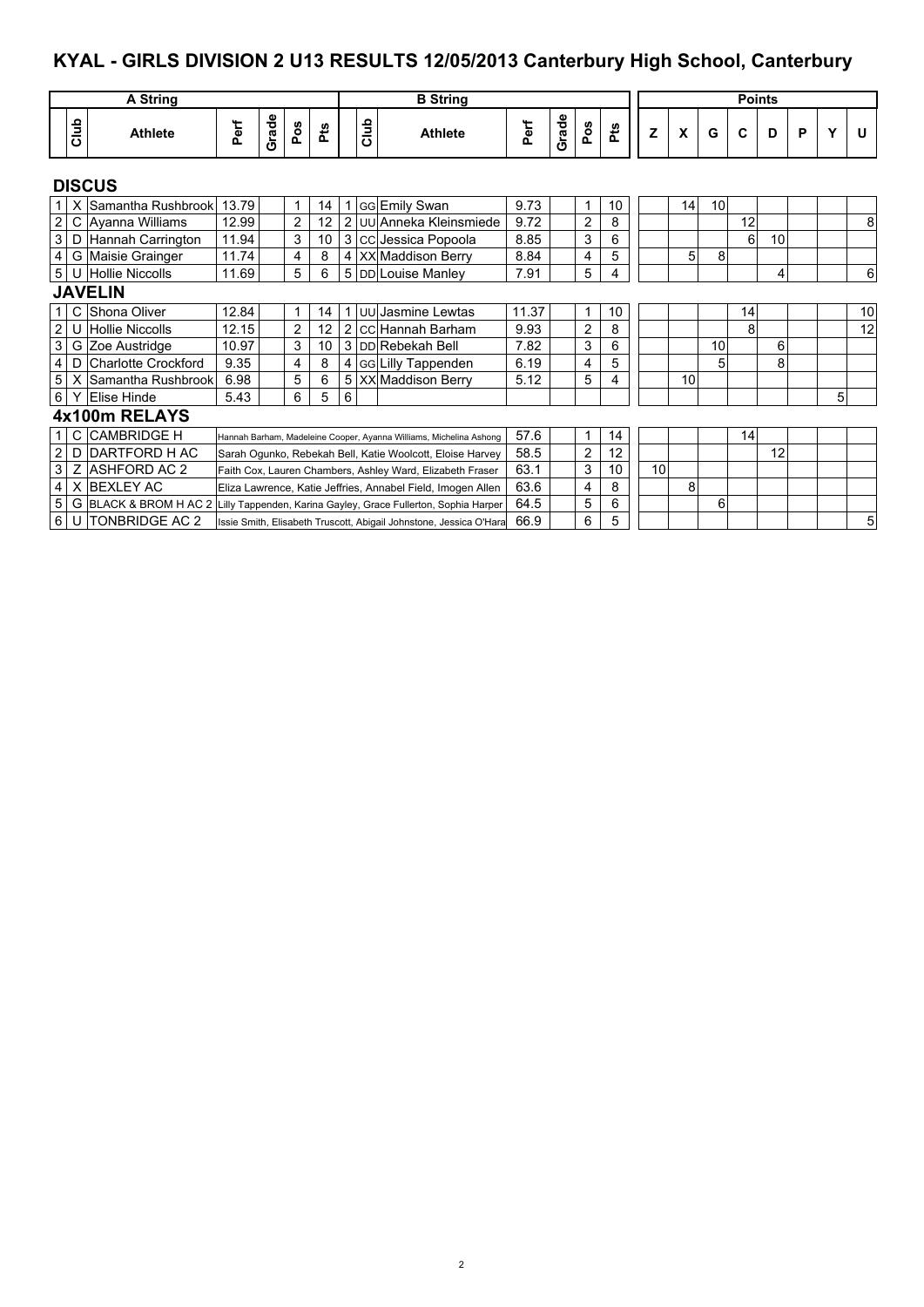#### **KYAL - GIRLS DIVISION 2 U15 RESULTS 12/05/2013 Canterbury High School, Canterbury**

|                                                      |                | A String                             |              |                |                                    |                  |                         |      | <b>B</b> String       |                     |                |                              |                |                |    |     |    | <b>Points</b> |   |                |                                           |
|------------------------------------------------------|----------------|--------------------------------------|--------------|----------------|------------------------------------|------------------|-------------------------|------|-----------------------|---------------------|----------------|------------------------------|----------------|----------------|----|-----|----|---------------|---|----------------|-------------------------------------------|
|                                                      |                |                                      |              |                |                                    |                  |                         |      |                       |                     |                |                              |                |                |    |     |    |               |   |                |                                           |
|                                                      | Club           | <b>Athlete</b>                       | Perf         | Grade          | Pos                                | Pts              |                         | Club | <b>Athlete</b>        | Perf                | Grade          | Pos                          | Pts            | Z              | X  | G   | C  | D             | P | Υ              | U                                         |
|                                                      | 200m           |                                      |              |                |                                    |                  |                         |      |                       |                     |                |                              |                |                |    |     |    |               |   |                |                                           |
| $\mathbf{1}$                                         |                | D Isio Orogun                        | 25.9         | G1             | $\overline{1}$                     | 14               |                         |      | 1 DD Immanuela Aliu   | 28.5                |                | 1                            | 10             |                |    |     |    | 24            |   |                |                                           |
| $\boldsymbol{2}$                                     | C              | Vera Chinedu                         | 26.5         | G <sub>1</sub> | $\overline{2}$                     | 12               |                         |      | 2 cc Divine Oladipo   | 29.0                |                | $\overline{c}$               | 8              |                |    |     | 20 |               |   |                |                                           |
| 3                                                    |                | X Deyo Adetosoye                     | 27.7         | G4             | $\sqrt{3}$                         | 10               |                         |      | 3 XX Lois Medley      | 29.4                |                | 3                            | 6              |                | 16 |     |    |               |   |                |                                           |
| $\overline{\mathbf{r}}$                              |                | Z Eve Graham                         | 29.2         |                | 4                                  | 8                |                         |      | 4 ZZ Eleanor Potter   | 29.5                |                | 4                            | 5              | 13             |    |     |    |               |   |                |                                           |
| $\overline{5}$                                       |                | U Becky Wick                         | 30.5         |                | 5                                  | 5.5              |                         |      | 5 Juu Dani Whale      | 31.3                |                | 5                            | 4              |                |    |     |    |               |   |                | 9.5                                       |
| 6                                                    |                | GG Kate Purser                       | 30.5         |                | 5                                  | 5.5              |                         |      | 6 G Andi Desborough   | 33.9                |                | 6                            | 3              |                |    | 8.5 |    |               |   |                |                                           |
| 7                                                    |                | Y Zuzanna Antzatck                   | 38.3         |                | $\overline{7}$                     | 4                | 7                       |      |                       |                     |                |                              |                |                |    |     |    |               |   | 4              |                                           |
|                                                      |                | 200m C String                        |              |                |                                    |                  |                         |      |                       |                     |                |                              |                |                |    |     |    |               |   |                |                                           |
| $\mathbf{1}$                                         |                | 13 Leia Desseaux                     | 30.7         |                |                                    |                  |                         |      |                       |                     |                |                              |                |                |    |     |    |               |   |                |                                           |
| $\boldsymbol{2}$                                     | $\overline{7}$ | <b>Molly Hawkins</b><br>2 Leah Smith | 30.9<br>32.3 |                |                                    |                  |                         |      |                       |                     |                |                              |                |                |    |     |    |               |   |                |                                           |
| $\ensuremath{\mathsf{3}}$<br>$\overline{\mathbf{4}}$ |                | 15 Louisa Truscott                   | 33.3         |                |                                    |                  |                         |      |                       |                     |                |                              |                |                |    |     |    |               |   |                |                                           |
| $\sqrt{5}$                                           |                | 8 Jasmine Anderson                   | 34.1         |                |                                    |                  |                         |      |                       |                     |                |                              |                |                |    |     |    |               |   |                |                                           |
|                                                      | 300m           |                                      |              |                |                                    |                  |                         |      |                       |                     |                |                              |                |                |    |     |    |               |   |                |                                           |
| $\mathbf{1}$                                         |                | D Isio Orogun                        | 43.2         |                | $\mathbf{1}$                       | 14               |                         |      | 1 cc Jade Fitt        | 46.6                |                | $\mathbf{1}$                 | 10             |                |    |     | 10 | 14            |   |                |                                           |
| $\overline{c}$                                       |                | X Shania Dodd                        | 45.2         |                | $\overline{2}$                     | 12               |                         |      | 2 Juu Daniella Morris | 52.4                |                | $\overline{c}$               | 8              |                | 12 |     |    |               |   |                | 8                                         |
| 3                                                    |                | C Megan Marchant                     | 46.6         |                | 3                                  | 10               |                         |      | 3 XX Phoebe Cooper    | 54.3                |                | 3                            | 6              |                | 6  |     | 10 |               |   |                |                                           |
| $\overline{4}$                                       |                | G Roisin Atkins-Dykes                | 47.5         |                | 4                                  | 8                |                         |      | 4 DD Amy Hart         | 54.6                |                | 4                            | 5              |                |    | 8   |    | 5             |   |                |                                           |
| $\mathbf 5$                                          |                | Y Alice English                      | 49.8         |                | 5                                  | 6                | $\overline{5}$          |      |                       |                     |                |                              |                |                |    |     |    |               |   | $6 \mid$       |                                           |
| $\,6\,$                                              |                | U Emily Kendon                       | 49.9         |                | 6                                  | 5                | 6                       |      |                       |                     |                |                              |                |                |    |     |    |               |   |                | 5                                         |
|                                                      | 1500m          |                                      |              |                |                                    |                  |                         |      |                       |                     |                |                              |                |                |    |     |    |               |   |                |                                           |
| $\mathbf{1}$                                         |                | C Sabrina Sinha                      | 4:40.3 G1    |                | $\overline{1}$                     | 14               |                         |      | 1 DD Chloe Sharp      | 4:58.1              | G <sub>3</sub> | $\mathbf{1}$                 | 10             |                |    |     | 14 | 10            |   |                |                                           |
| $\boldsymbol{2}$                                     |                | D Holly Page                         | 4:53.4       | G <sub>2</sub> | $\overline{c}$                     | 12               |                         |      | 2 cc Annabelle Evans  | 5.44.3              |                | $\boldsymbol{2}$             | 8              |                |    |     | 8  | 12            |   |                |                                           |
| $\ensuremath{\mathsf{3}}$                            |                | G Mary Guy                           | 5:27.7       |                | 3                                  | 10               |                         |      | 3 GG Joanna Clowes    | $\overline{5.57.8}$ |                | 3                            | 6              |                |    | 16  |    |               |   |                |                                           |
| $\overline{4}$                                       |                | U Polly Pitcairn Knowles 5:32.4      |              |                | 4                                  | 8                |                         |      | 4 XX Maisie Joyce     | 6:58.9              |                | 4                            | 5              |                | 5  |     |    |               |   |                | 8                                         |
| $\mathbf 5$                                          |                | X Leticia De Melo                    | 6:13.3       |                | 5                                  | 6                | 5                       |      |                       |                     |                |                              |                |                | 6  |     |    |               |   |                |                                           |
|                                                      |                | <b>75m HURDLES</b>                   |              |                |                                    |                  |                         |      |                       |                     |                |                              |                |                |    |     |    |               |   |                |                                           |
| $\mathbf{1}$                                         | Ζ              | Leia Desseaux                        | 13.1         | G4             | $\overline{1}$                     | 14               | 1                       |      | cc Daberechi Njoku    | 13.8                |                | 1                            | 10             | 14             |    |     | 10 |               |   |                |                                           |
| $\overline{c}$                                       |                | C Sabrina Sinha                      | 13.2         | G <sub>4</sub> | $\overline{c}$                     | 12               |                         |      | 2 U Daniella Morris   | 19.0                |                | $\overline{c}$               | 8              |                |    |     | 12 |               |   |                | 8                                         |
| 3                                                    |                | G Safiya Atkins-Dykes                | 14.4         |                | 3                                  | 10               | $\overline{3}$          |      |                       |                     |                |                              |                |                |    | 10  |    |               |   |                |                                           |
| $\overline{\mathbf{4}}$                              |                | X Lois Medley                        | 15.7         |                | 4                                  | 8                | 4                       |      |                       |                     |                |                              |                |                | 8  |     |    |               |   |                |                                           |
|                                                      |                | 5 UU Libby Russell                   | 18.7         |                | 5                                  | 6                | 5                       |      |                       |                     |                |                              |                |                |    |     |    |               |   |                | 6                                         |
|                                                      |                | <b>HIGH JUMP</b>                     |              |                |                                    |                  |                         |      |                       |                     |                |                              |                |                |    |     |    |               |   |                |                                           |
| $\mathbf{1}$                                         |                | X Rebbeca Hawkins                    | 1.55         | G2             | $\overline{1}$                     | 14               |                         |      | 1 XX Leah Smith       | 1.20                |                | 1                            | $10$           |                | 24 |     |    |               |   |                |                                           |
| $\overline{c}$                                       |                | <b>CC</b> Molly Hawkins              | 1.40         | G4             | $\overline{2}$                     | 12               |                         |      | 2 D Immanuela Aliu    | 1.05                |                | $\overline{2}$               | 8              |                |    |     | 12 | 8             |   |                |                                           |
| $\overline{3}$                                       |                | Z Eve Graham                         | 1.20         |                | 3                                  | $10\,$           | $\overline{3}$          |      |                       |                     |                |                              |                | 10             |    |     |    |               |   |                |                                           |
| $\overline{4}$                                       |                | U Libby Russell                      | 1.15         |                | 4                                  | 8                | $\overline{4}$          |      |                       |                     |                |                              |                |                |    |     |    |               |   |                | 8                                         |
|                                                      |                | 5 DD Holly Page                      | 1.10         |                | 5                                  | 6                | $\overline{5}$          |      |                       |                     |                |                              |                |                |    |     |    | 6             |   |                |                                           |
|                                                      |                | <b>LONG JUMP</b>                     |              |                |                                    |                  |                         |      |                       |                     |                |                              |                |                |    |     |    |               |   |                |                                           |
| $\mathbf{1}$                                         | $\mathsf{C}$   | Godgift Nnadozie                     | 4.67         | G4             | $\mathbf{1}$                       | 14               |                         |      | 1 cc Daberechi Njoku  | 4.15                |                | 1                            | 10             |                |    |     | 24 |               |   |                |                                           |
| $\boldsymbol{2}$                                     |                | D Immanuela Aliu                     | 4.63         | G4             | $\overline{2}$                     | 12               |                         |      | 2 ZZ Eve Graham       | 3.85                |                | $\overline{\mathbf{c}}$      | 8              | 8 <sup>1</sup> |    |     |    | 12            |   |                |                                           |
| $\overline{3}$                                       |                | Z Eleanor Potter                     | 4.15         |                | $\ensuremath{\mathsf{3}}$          | 10               |                         |      | 3 XX Leah Smith       | 3.44                |                | 3                            | 6              | 10             | 6  |     |    |               |   |                |                                           |
| $\overline{4}$                                       |                | X Lois Medley                        | 3.75         |                | 4                                  | 8                |                         |      | 4 DD Jasmine Anderson | 3.40                |                | 4                            | 5              |                | 8  |     |    | 5             |   |                |                                           |
| $\overline{5}$                                       |                | Y Alice English<br>6 UU Lucy Edwards | 3.71<br>3.51 |                | 5                                  | 6                | $\overline{6}$          |      | 5 U Louisa Truscott   | 3.06                |                | 5                            | $\overline{4}$ |                |    |     |    |               |   | $6 \mid$       | $\overline{\mathbf{r}}$<br>$\overline{5}$ |
| $\overline{7}$                                       |                | G Andi Desborough                    | 3.15         |                | 6<br>$\overline{7}$                | $\,$ 5 $\,$<br>4 | $\overline{7}$          |      |                       |                     |                |                              |                |                |    | 4   |    |               |   |                |                                           |
|                                                      | <b>SHOT</b>    |                                      |              |                |                                    |                  |                         |      |                       |                     |                |                              |                |                |    |     |    |               |   |                |                                           |
| $\mathbf{1}$                                         |                | C Divine Oladipo                     | 9.48         | G <sub>2</sub> |                                    |                  |                         |      | 1 cc Megan Marchant   | 7.13                |                |                              |                |                |    |     | 24 |               |   |                |                                           |
| $\overline{2}$                                       |                | D Carys Tennant                      | 7.27         |                | $\overline{1}$<br>$\boldsymbol{2}$ | 14<br>12         |                         |      | 2 DD Chloe Sharp      | $5.\overline{12}$   |                | 1<br>$\overline{\mathbf{c}}$ | $10$<br>8      |                |    |     |    | 20            |   |                |                                           |
| $\mathsf 3$                                          |                | G Temi Awodiya                       | 6.57         |                | 3                                  | $10$             |                         |      | 3 XX Leticia De Melo  | 4.48                |                | 3                            | 6              |                | 6  | 10  |    |               |   |                |                                           |
| $\overline{4}$                                       |                | X Grace Thomas                       | 6.28         |                | 4                                  | 8                | $\overline{\mathbf{4}}$ |      |                       |                     |                |                              |                |                | 8  |     |    |               |   |                |                                           |
| $\overline{5}$                                       |                | Z Eleanor Potter                     | 6.13         |                | 5                                  | 6                | $\overline{5}$          |      |                       |                     |                |                              |                | 6              |    |     |    |               |   |                |                                           |
|                                                      |                | 6 Y Zuzanna Antzatck                 | 4.65         |                | 6                                  | 5                | $\overline{6}$          |      |                       |                     |                |                              |                |                |    |     |    |               |   | 5 <sub>5</sub> |                                           |
|                                                      |                | <b>DISCUS</b>                        |              |                |                                    |                  |                         |      |                       |                     |                |                              |                |                |    |     |    |               |   |                |                                           |
| $\mathbf{1}$                                         |                | CC Divine Oladipo                    | 24.73 G3     |                | $\overline{1}$                     | 14               | 1 <sup>1</sup>          |      | C Siobhan Samuel      | 16.49               |                | 1                            | 10             |                |    |     | 24 |               |   |                |                                           |
| $\overline{c}$                                       |                | G Temi Awodiya                       | 16.31        |                | $\boldsymbol{2}$                   | 12               |                         |      | 2 DD Holly Page       | 9.63                |                | $\overline{2}$               | 8              |                |    | 12  |    | 8             |   |                |                                           |
| $\mathsf 3$                                          |                | D Carys Tennant                      | 16.17        |                | 3                                  | $10\,$           | $\overline{3}$          |      |                       |                     |                |                              |                |                |    |     |    | 10            |   |                |                                           |
| $\overline{4}$                                       |                | X Grace Thomas                       | 14.56        |                | 4                                  | 8                | $\overline{\mathbf{4}}$ |      |                       |                     |                |                              |                |                | 8  |     |    |               |   |                |                                           |
| $\overline{5}$                                       |                | Z Jemma Coales                       | 10.60        |                | 5                                  | $6\overline{}$   | $\overline{5}$          |      |                       |                     |                |                              |                | 6              |    |     |    |               |   |                |                                           |